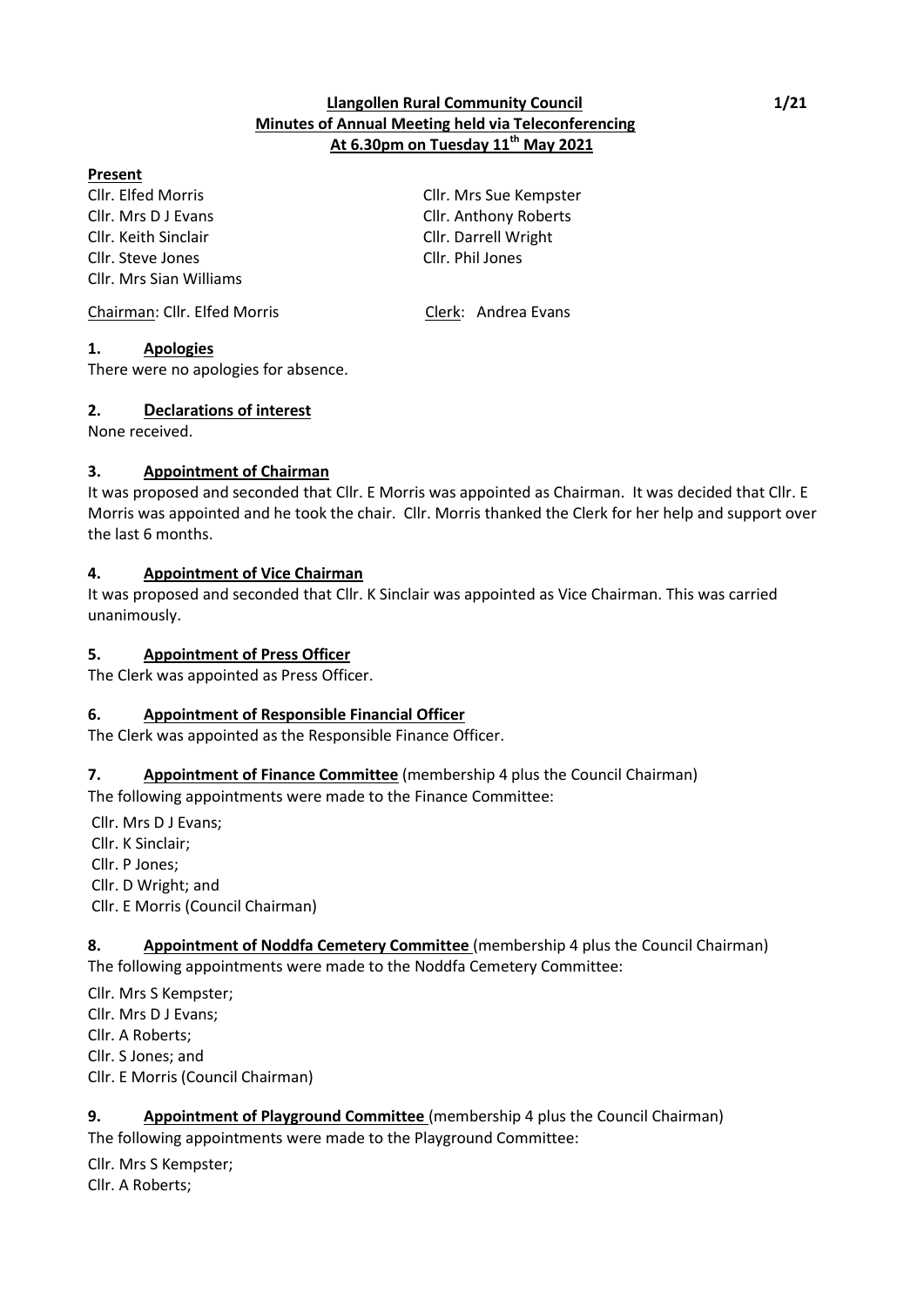Cllr. K Sinclair; Cllr. Mrs S Williams; and Cllr. E Morris (Council Chairman)

## **10. Appointment of Two Representatives to the Garth & Trevor Community Centre Committee**

The following appointments were made:

Cllr. Mrs S Kempster; and Vacancy

## **11. Appointment of Two Representatives to the Froncysyllte Community Centre Committee**

The following appointments were made:

Cllr. K Sinclair; and Cllr. P Jones

## **12. Appointment of a Representative at One Voice Wales Meetings**

The following appointment was made:

Cllr. K. Sinclair

## **13. Authority to Sign Cheques**

All Councillors are authorised to sign cheques (any two Councillors and the Clerk at any one time).

## **14. Date, Time and Venue of Council Meetings**

The first Tuesday of the months of June, July, September, October, November, December, February, March, and April. January and August are declared holiday months. Currently meetings are taking place via teleconferencing. Once physical meetings resume, they will alternate between Garth & Trevor Community Centre and Froncysyllte Community Centre.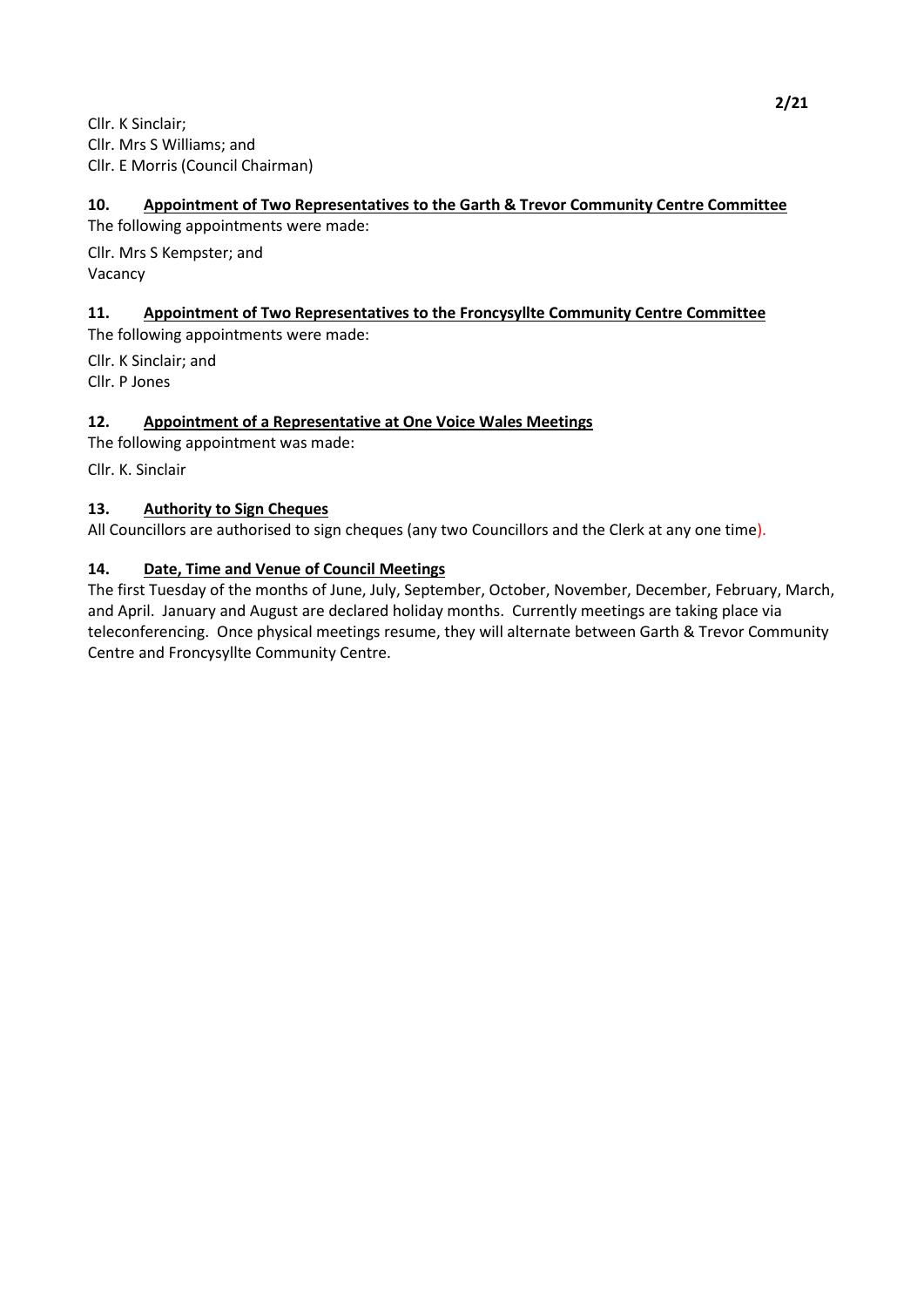## **Llangollen Rural Community Council 3/21 Minutes of Meeting held via Teleconferencing On Tuesday 11th May 2021**

## **Present**

Cllr. Elfed Morris Cllr. Mrs Sue Kempster Cllr. Darrell Wright Cllr. Mrs D J Evans Cllr. Anthony Roberts Cllr. Steve Jones Cllr. Keith Sinclair Cllr. Phil Jones Cllr. Mrs Sian Williams

Chairman: Cllr. Elfed Morris Clerk: Andrea Evans

## **1. Apologies for absence**

There were no apologies for absence.

## **2. Minutes of the last council meeting**

The minutes of the previous meeting held on 20<sup>th</sup> April 2021 had been distributed and were accepted as a true record. The minutes were signed accordingly by the Chairman.

## **3. Declarations of Interest**

There were no declarations of interest.

## **4. Public Participation**

None in attendance.

## **5. Report on police matters**

PCSO Lara Shiers presented the report. During March there were two incidents of attempted thefts/thefts from vehicles in Trevor. This was publicised on social media and a leaflet drop was conducted to encourage the public to report any suspicious issues. PCSO's patrolled the area to check for unlocked cars or ones with valuables on show and crime prevention advice was provided. There was an arrest at the end of March and there had been no similar incidents since.

There had been two reports of ASB by youths in Trevor. Two youths who were identified recently were not from Trevor, and have been referred to the Youth Justice system. PCSO's continued to patrol and engage with the youths to prevent further issues.

On 21<sup>st</sup> April NWP conducted a successful rogue trader operation in the area.

The Chairman thanked the PCSO for attending the meeting.

## **6. Update on the Community Agent's scheme**

The Operational Manager from the Rainbow Centre outlined the work of the centre with regard to the community agent scheme, and introduced the newly appointed Community Agent for Llangollen Rural, Katie Lucas. Councillors offered support and information to the Community Agent should she need it and the Clerk would provide her with contact details for the Councillors.

## **7. Co-option of a candidate for the office of Councillor to fill an existing vacancy.**

Three applications had been received for the office of Councillor, and the application letters were considered. Following a discussion it was decided to co-opt Mrs Moira Griffiths to fill the vacancy of Councillor. The Clerk would inform and thank the unsuccessful applicants for the interest they had shown in the vacancy.

## **8. Update from the Clerk on the work log**

The Clerk provided an update on the work log and this was discussed.

*Parking Fron Basin/Trevor Basin* – Discussions with CRT and WCBC were on-going.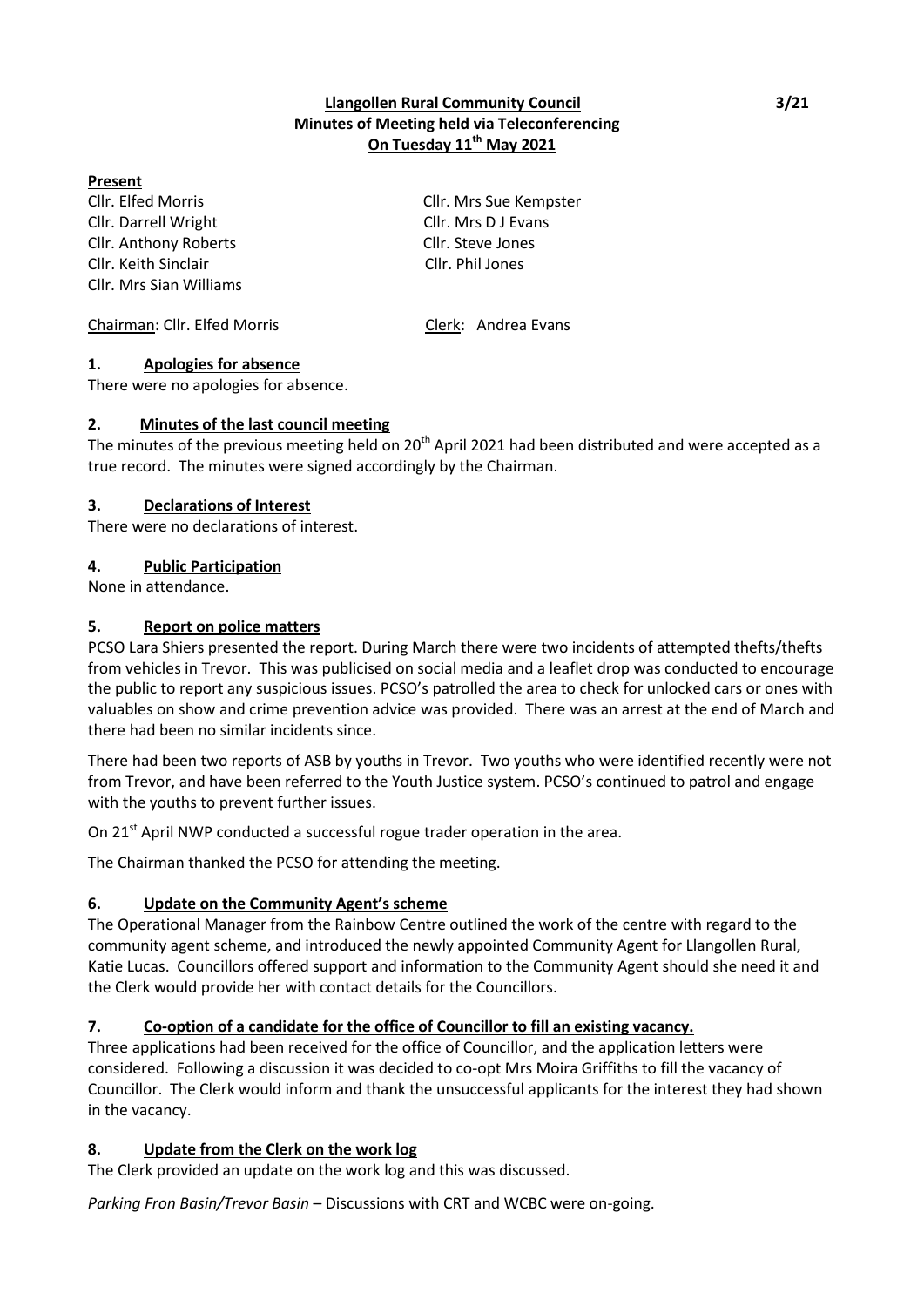*Dog fouling on the old railway line* – an update had not been received regarding the request for enforcement visits by WCBC.

*Cars parked on the A539 Llangollen Road near the old post office* – Installation of the parking restrictions had commenced.

*New notice boards for Garth* – The Community Council were awaiting the decision of WCBC, regarding the proposed site of the notice board near Hafryn flats. Cllr. Roberts offered to investigate the delay with WCBC.

*Installation of a lockable gate at the George Avenue playground* – The Clerk was awaiting a reply from the Economic Development Department at WCBC, regarding the reinstatement of the bottom fence, and removal of the kissing gate. Before the new gate was installed, the clearance for grass-cutting machinery was being checked. The letter to the resident next to the playground was about to be sent.

P*ossible use of the Froncysyllte school field* - Discussions were on-going, but on hold due to Covid 19.

*Footpath between Alma Road and School Lane* – Collection of the necessary information to apply for the Modification Order was on-going.

*Steps on the footpath near the Pump field* – WCBC were paying for the footpath steps to be fixed, and the Community Council were paying for the work needed to avoid flooding on the railway line path.

*Japanese Knotweed on the Offa's Dyke footpath* – A reply had not yet been received from WCBC.

*Noddfa Cemetery risk assessment –* To be scheduled before the next meeting.

*Memorial Garth* – Cllr. Morris offered to find a new contractor willing to carry out the work.

*Tree obstruction on entering the Bont Bridge* – The Clerk had not received replies to the emails sent to the Highways Department of WCBC. In the interest of road safety, and due to no response from WCBC, it was decided that the Community Council would pay a contractor to cut back the trees in agreement with the landowner. It was decided that the Clerk would send a letter to WCBC expressing concern that LRCC had received no response to the emails sent regarding this matter. Also a letter would be sent to the local MP stating that LRCC had paid for the work to be done due to no response from WCBC.

*Cleaning the stone pillars at Noddfa Cemetery* – The work had not yet been done. Barnett Engineering had offered to carry out the work free of charge. Cllr. Morris offered to speak to Barnett Engineering to see when the work could be completed.

*Water running into the Trevor playground* – The situation would be monitored.

*Easement required for the JC Edwards wall land* – The Clerk was in discussion with the solicitor and Eastman's.

*Safety issues on Gate Road due to parked cars* – Cllr. Roberts will arrange a site meeting between Fron councillors, himself and the Highway's department.

#### **9. Planning applications**

Consideration of planning applications:

**P/2021/0269** – Two storey rear extension – **Woodbank Cottage, Pontcysyllte, Wrexham**

**P/2021/0272 –** Listed building consent for two storey rear extension **- Woodbank Cottage, Pontcysyllte, Wrexham**

**P/2021/0310 –** First floor front extension **– 4 Tir Griffin Close, Garth, Trevor**

**P/2021/0344 –** Outline application (all matters reserved) for 1 dwelling **– Land Opposite Llwybr Y Garth, Yr Ochr, Froncysyllte**

**P/2021/0345 –** Single storey rear extension **– Llety, Froncysyllte, Wrexham**

There were no objections to the applications.